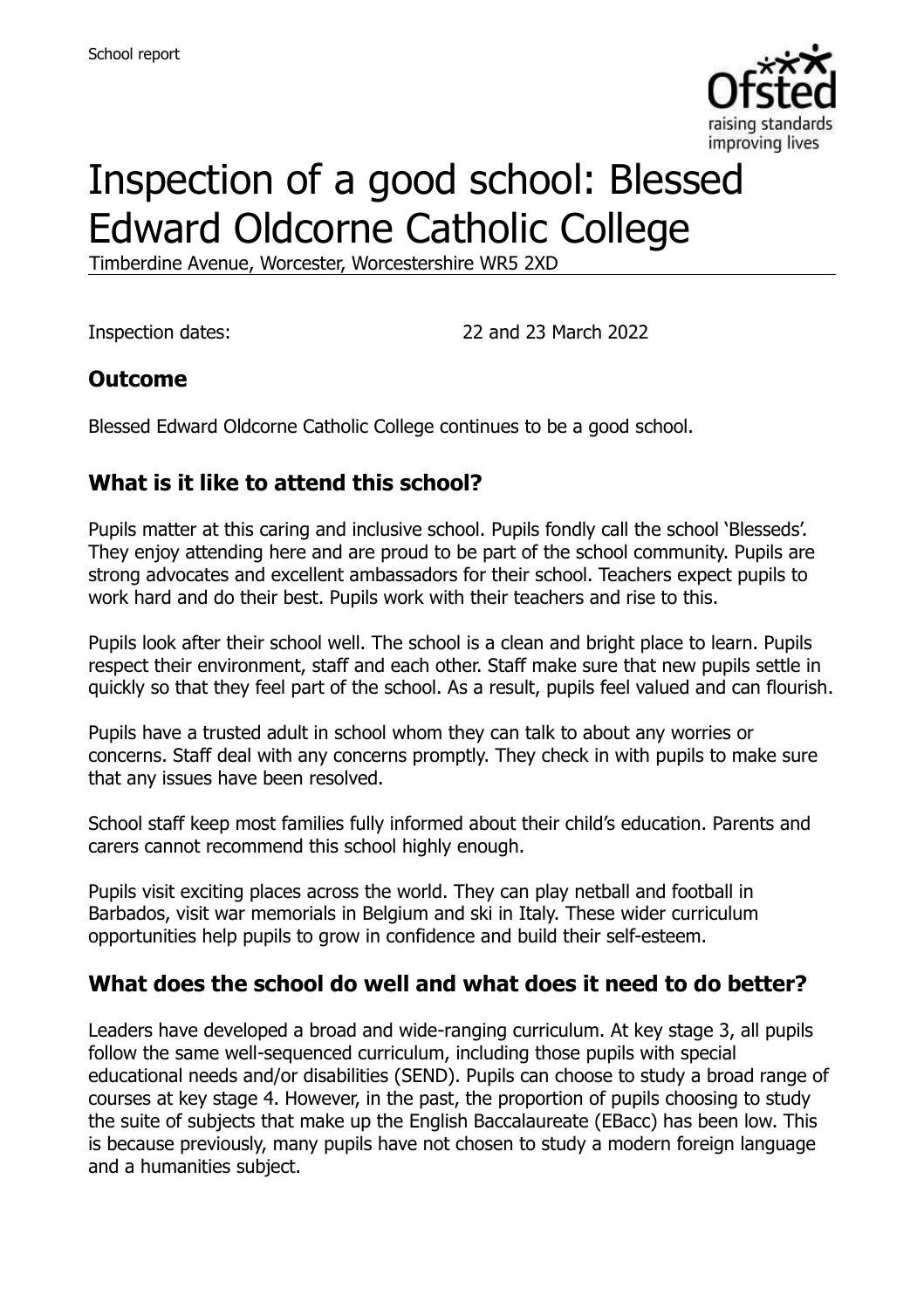

Teachers in subjects such as modern foreign languages and history plan tasks that help pupils to thrive. For instance, Year 8 pupils confidently followed the Spanish text of a song. In history, Year 11 pupils skilfully interpreted a cartoon about Jenner's invention of the smallpox vaccine. As a result of this engagement, more pupils have chosen to study a modern foreign language and history as GCSE options next year.

Leaders have designed an ambitious subject curriculum. For instance, in English, Year 7 pupils study a range of challenging texts. They read Jules Verne's 'Around the world in 80 days' to explore a 'gentleman's' life in Victorian England. In mathematics, older pupils confidently tackle 'financial depreciation' problem-solving questions relevant to everyday life. Consequently, they can connect new ideas with what they already know.

In lessons, teachers check pupils' learning regularly to identify what they have learned and remembered. This helps them provide clear feedback to pupils. Leaders have recently started to look closely at what is working well and what could be done better. Subsequently, they are improving their knowledge of how well pupils are learning, but they know that there is still more to be done in this area.

Pupils with SEND receive effective support. This helps them make strong progress. Teachers apply the school's 'think SEND' policy effectively. They use audio recordings together with the written text to support pupils' reading. Some pupils read extracts aloud. This supports pupils to read fluently and with expression. Teachers shape tasks for reluctant readers well. They provide large-text books, and reading rulers, and highlight key words and phrases. This helps pupils to read with increasing confidence.

Leaders provide pupils with a broad and rich wider curriculum that develops their spiritual and cultural character effectively. For instance, pupils have participated in a residential retreat at Alton Castle and are raising funds to build a hospital in Zimbabwe. Medical staff visited pupils during an assembly and sang an African prayer to thank them for their support. Pupils could see the impact of their charitable work.

Leaders carefully consider staff workload. Staff feel well supported. Leaders have changed the way in which teachers assess pupils to ease their workload. Consequently, staff have more time to work together to develop the curriculum and share resources.

#### **Safeguarding**

The arrangements for safeguarding are effective.

School leaders ensure that staff receive regular training on good safeguarding practice. Teachers know to whom to refer concerns and how to record these.

Pupils appreciate the systems in place to share their worries. The designated safeguarding lead has positioned 'chatter boxes' for pupils to post their concerns. Pupils know that these will be acted upon. Pupils can also use an online safeguarding app, where they can send confidential messages and respond to school surveys.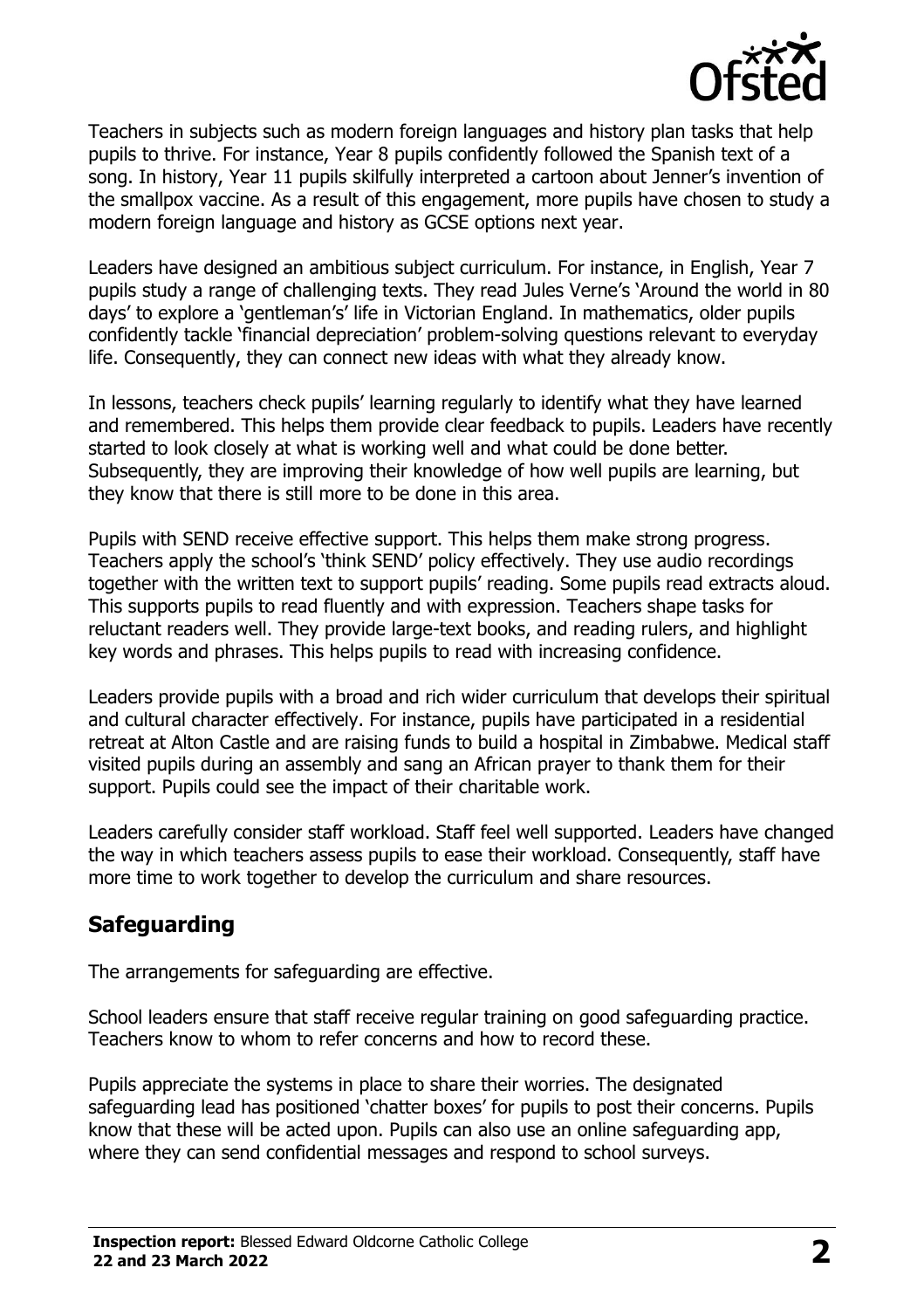

During the inspection, a few record-keeping errors were identified. Leaders rectified these immediately.

# **What does the school need to do to improve?**

# **(Information for the school and appropriate authority)**

- Leaders have not put the EBacc at the centre of their curriculum. As a result, some pupils do not access the academic breadth that this suite of subjects provides. Leaders should continue to build on what they are doing to increase pupils' take-up of languages and a humanities subject at GCSE.
- Leaders do not have a fully developed understanding of how well the curriculum is implemented in each subject. Consequently, their work to determine which subjects should be a focus of their school improvement priorities is relatively new. Leaders should carry on the work they have started to evaluate different subjects. They should do this to sharpen their understanding of what is working well and what needs to improve.

# **Background**

When we have judged a school to be good, we will then normally go into the school about once every four years to confirm that the school remains good. This is called a section 8 inspection of a good or outstanding school, because it is carried out under section 8 of the Education Act 2005. We do not give graded judgements on a section 8 inspection. However, if we find evidence that a school would now receive a higher or lower grade, then the next inspection will be a section 5 inspection. Usually this is within one to two years of the date of the section 8 inspection. If we have serious concerns about safeguarding, behaviour or the quality of education, we will deem the section 8 inspection as section 5 inspection immediately.

This was the second section 8 inspection since we judged the school to be good in February 2013.

# **How can I feed back my views?**

You can use [Ofsted Parent View](https://parentview.ofsted.gov.uk/) to give Ofsted your opinion on your child's school, or to find out what other parents and carers think. We use information from Ofsted Parent View when deciding which schools to inspect, when to inspect them and as part of their inspection.

The Department for Education has further quidance on how to complain about a school.

If you are the school and you are not happy with the inspection or the report, you can [complain to Ofsted.](https://www.gov.uk/complain-ofsted-report)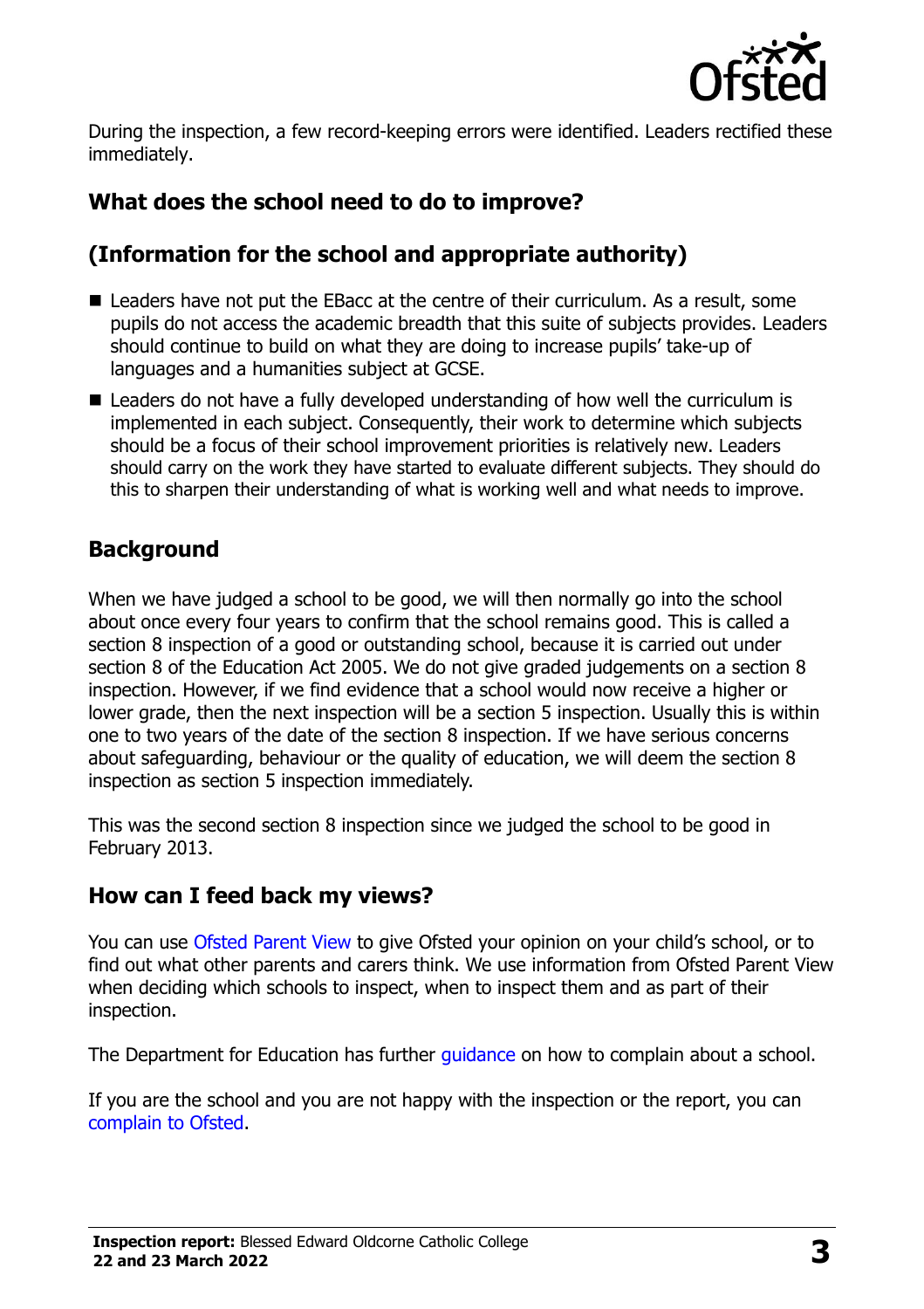

# **Further information**

You can search for [published performance information](http://www.compare-school-performance.service.gov.uk/) about the school.

In the report, '[disadvantaged pupils](http://www.gov.uk/guidance/pupil-premium-information-for-schools-and-alternative-provision-settings)' refers to those pupils who attract government pupil premium funding: pupils claiming free school meals at any point in the last six years and pupils in care or who left care through adoption or another formal route.

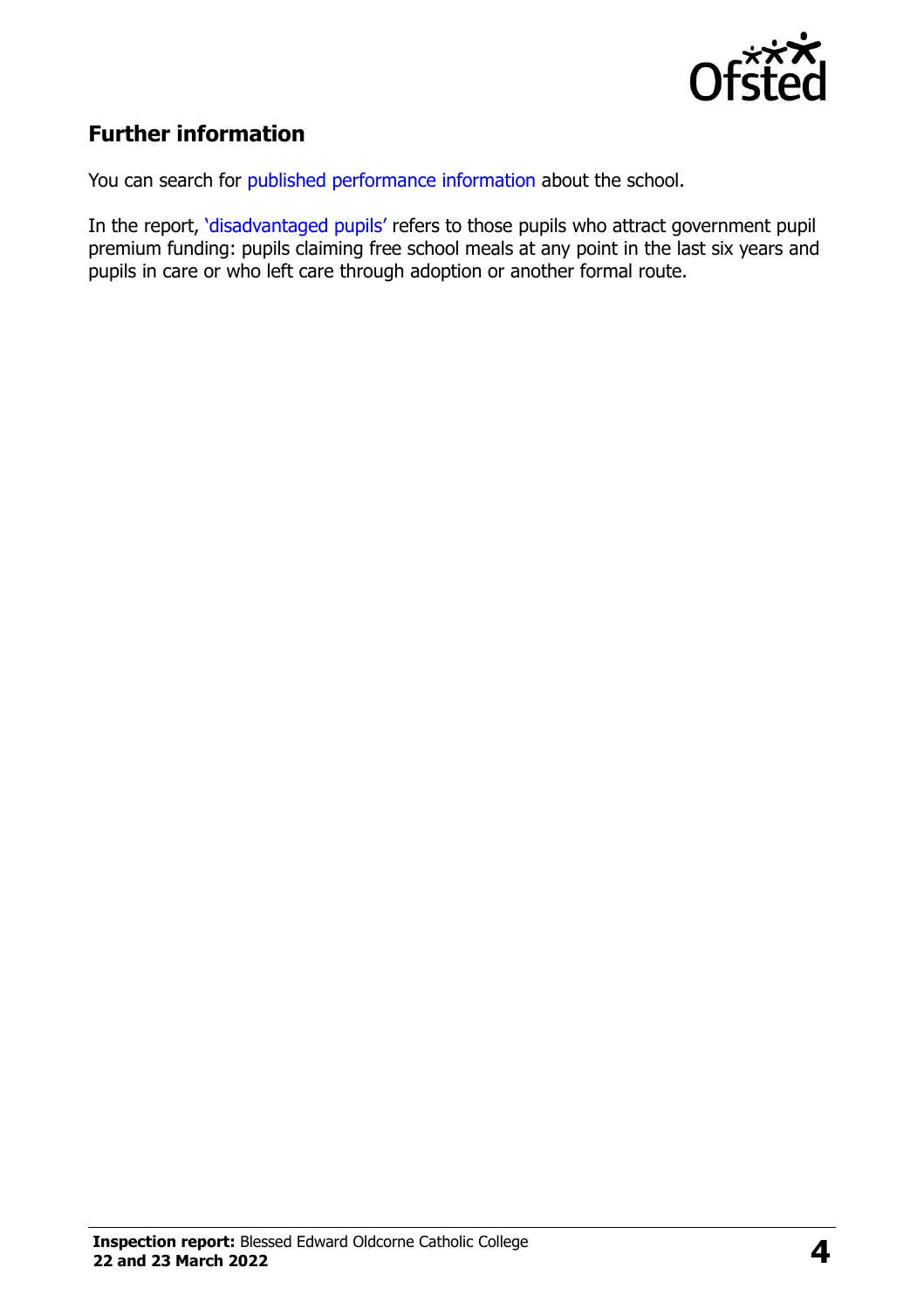

### **School details**

| Unique reference number             | 116999                                                             |
|-------------------------------------|--------------------------------------------------------------------|
| <b>Local authority</b>              | Worcestershire                                                     |
| <b>Inspection number</b>            | 10212504                                                           |
| <b>Type of school</b>               | Secondary comprehensive                                            |
| <b>School category</b>              | Voluntary aided                                                    |
| Age range of pupils                 | 11 to 16                                                           |
| <b>Gender of pupils</b>             | Mixed                                                              |
| Number of pupils on the school roll | 1,043                                                              |
| <b>Appropriate authority</b>        | The governing body                                                 |
| <b>Chair of governing body</b>      | <b>Philip Carney</b>                                               |
| <b>Headteacher</b>                  | <b>Greg McClarey</b>                                               |
| Website                             | www.blessededward.co.uk                                            |
| Date of previous inspection         | 14 March 2017, under section 8 of the<br><b>Education Act 2005</b> |

# **Information about this school**

■ The headteacher took up post in September 2017. A small number of pupils attend alternative provision off site at six providers. Four of these providers are registered with the Department for Education (DfE). Two of the providers are not registered with the DfE.

#### **Information about this inspection**

- This was the first routine inspection the school had received since the COVID-19 pandemic began. Inspectors discussed the impact of the pandemic with leaders, and have taken that into account in their evaluation of the school.
- The inspectors met with members of the senior leadership team and members of the governing body.
- Inspectors carried out deep dives in these subjects: English, mathematics, modern foreign languages and history. In these subjects, inspectors met with subject leaders, scrutinised planning and made visits to lessons. Inspectors spoke with subject teachers and met with a selection of pupils.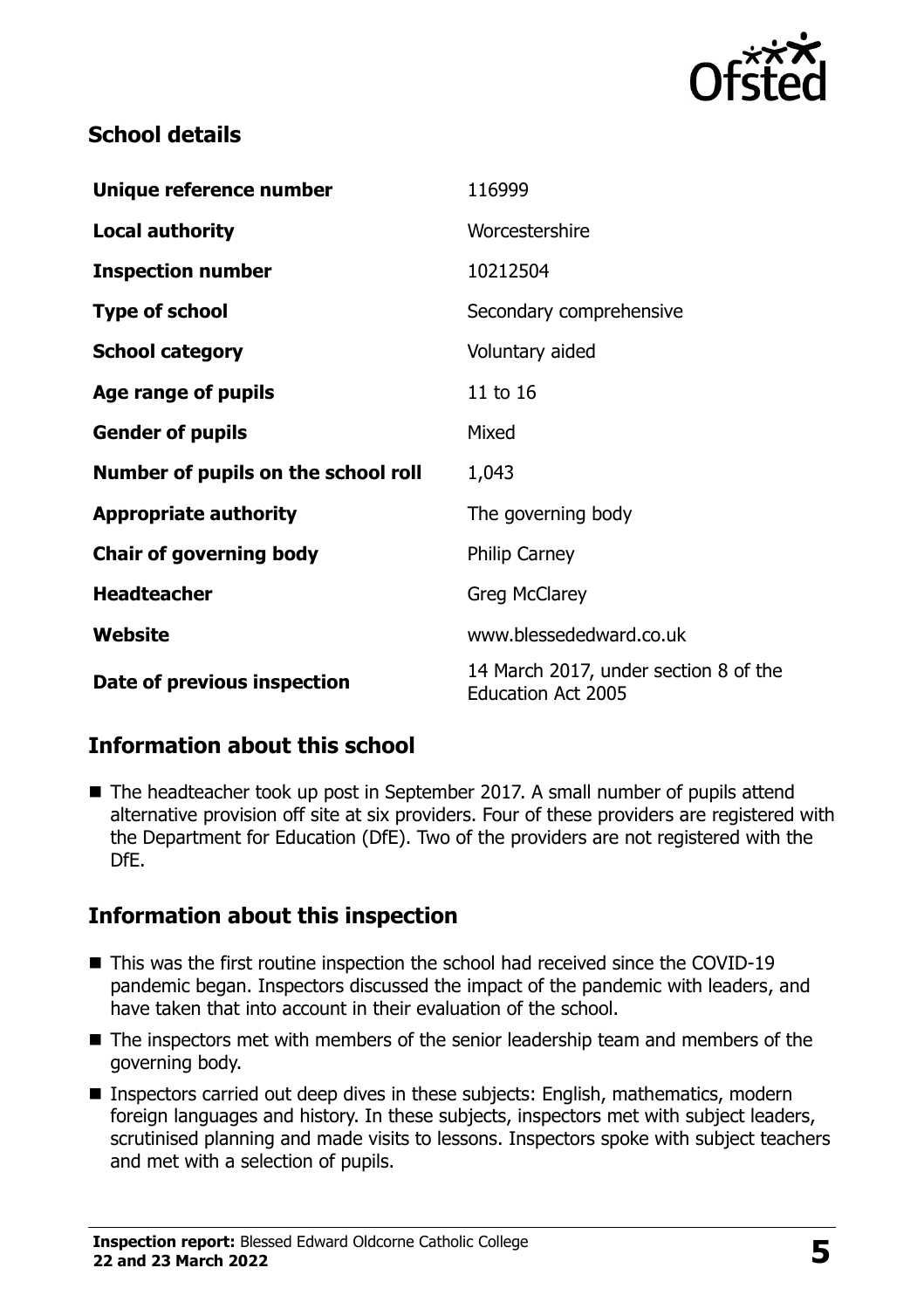

- Inspectors spoke with the designated safeguarding leads about safeguarding and child protection procedures. They examined the safeguarding checks made on staff before they join the school. They spoke with a broad range of pupils across all key stages and discussed safeguarding with governors. Inspectors talked with teaching, catering and cleaning staff about their safeguarding training.
- The views of 84 parents who completed Ofsted Parent View, the online survey, were considered. These included 56 free-text responses made by parents. Inspectors took account of 70 staff responses to the staff questionnaire. There were no responses to the pupil questionnaire. However, inspectors listened to the views of 30 pupils about the school in their meetings during the inspection.
- Inspectors also looked at a range of documentation, including records related to selfevaluation and school improvement. They also considered records and documentation relating to attendance, bullying, behaviour, pupils with SEND and disadvantaged pupils. They took account of a range of curriculum planning documents, including those concerned with the Baker Clause, which requires schools to provide pupils in Years 8 to 13 with information about approved technical education qualifications and apprenticeships, and relationships and sex education and health education.

#### **Inspection team**

Antony Edkins, lead inspector **Contact Contact Contact Contact Contact Contact Contact Contact Contact Contact Contact Contact Contact Contact Contact Contact Contact Contact Contact Contact Contact Contact Contact Contact** 

Steve Byatt **Steve Byatt Ofsted Inspector**